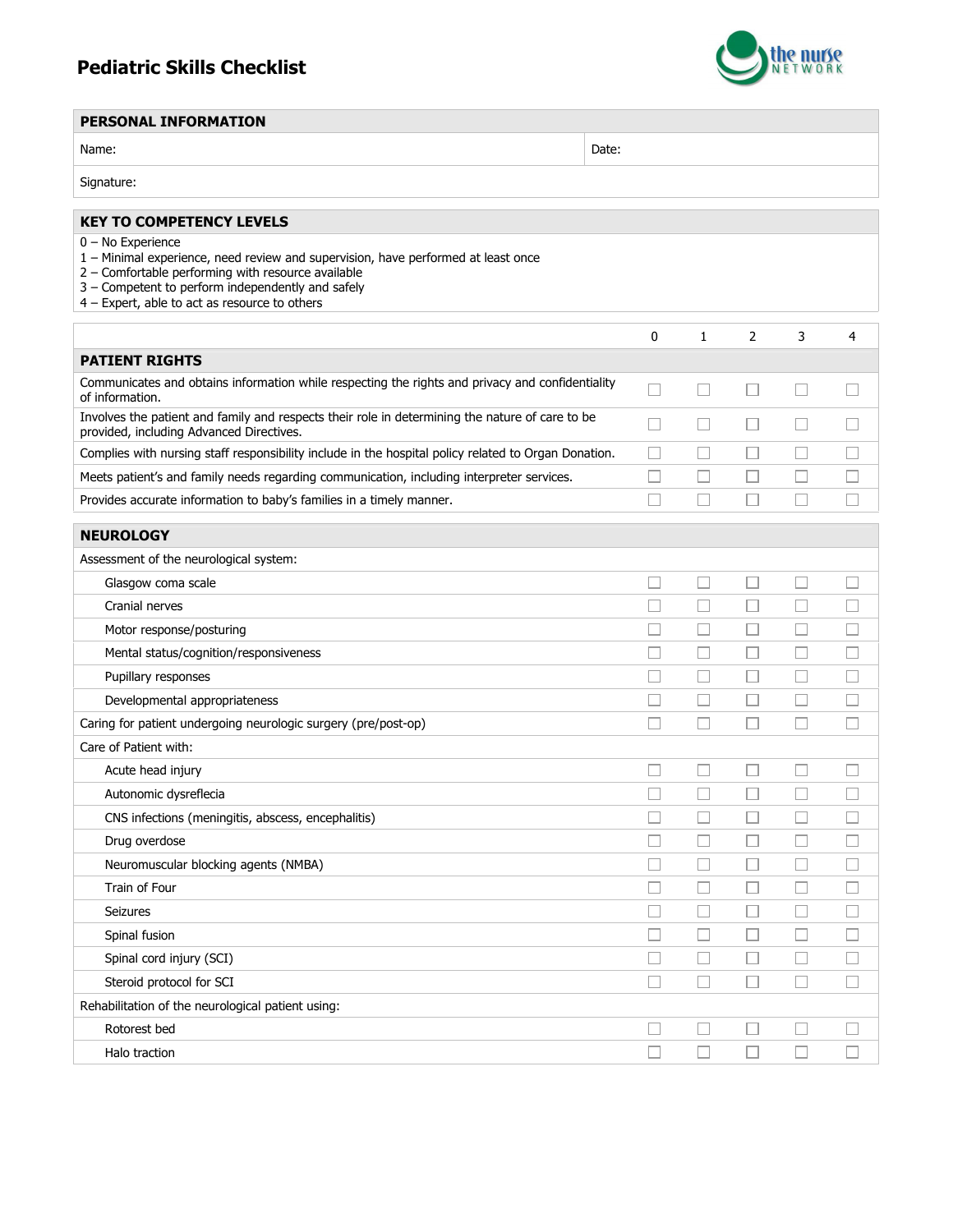|                                                                                                                                                                                          | $\mathbf{0}$ | 1                 | 2                           | 3      | 4                           |
|------------------------------------------------------------------------------------------------------------------------------------------------------------------------------------------|--------------|-------------------|-----------------------------|--------|-----------------------------|
| <b>CARDIOVASCULAR</b>                                                                                                                                                                    |              |                   |                             |        |                             |
| Assessment of the cardiovascular system:                                                                                                                                                 |              |                   |                             |        |                             |
| General appearance/activity level                                                                                                                                                        |              | $\Box$            | $\sim$                      | Ш      | $\mathcal{L}_{\mathcal{A}}$ |
| Capillary refill                                                                                                                                                                         |              |                   | $\Box$                      | $\Box$ | П                           |
| Edema                                                                                                                                                                                    |              | П                 | П                           | $\Box$ | П                           |
| Heart sounds                                                                                                                                                                             |              |                   | L                           | $\Box$ |                             |
| Skin color/temperature                                                                                                                                                                   |              |                   | П                           | П      | П                           |
| Positioning (knee/chest, posturing)                                                                                                                                                      |              | $\vert \ \ \vert$ | П                           | П      | П                           |
| Pulses                                                                                                                                                                                   |              | П                 | П                           | □      | П                           |
| Cardiopulmonary arrest (role, documentation)                                                                                                                                             |              | $\Box$            | П                           | П      | П                           |
| Obtaining and interpreting blood lab values                                                                                                                                              |              | П                 | П                           | П      | П                           |
| Administering of blood and blood values                                                                                                                                                  |              | П                 | П                           | П      | П                           |
| Caring for a patient with valvular disease                                                                                                                                               |              | П                 | П                           | П      | П                           |
|                                                                                                                                                                                          |              |                   |                             |        |                             |
| <b>MEDICATION AND ADMINISTRATION</b><br>Knowledge of Indications, Actions, Contraindications, Side Effects, Methods of Administration, Calculation of Dose, Rate of Infusion, caring for |              |                   |                             |        |                             |
| and monitoring patient receiving the following:                                                                                                                                          |              |                   |                             |        |                             |
| Duramorph                                                                                                                                                                                |              |                   | $\overline{\phantom{a}}$    | . . I  | Ш                           |
| Furosemide                                                                                                                                                                               |              | □                 | П                           | П      | П                           |
| Growth Hormone                                                                                                                                                                           |              | $\vert \ \ \vert$ | П                           | П      |                             |
| Heparin                                                                                                                                                                                  |              | П                 | П                           | П      | П                           |
| Insulin                                                                                                                                                                                  |              | П                 | П                           | П      | П                           |
| Lorazepam                                                                                                                                                                                |              | П                 | П                           | П      | П                           |
| Midazolam                                                                                                                                                                                |              | П                 | П                           | П      | П                           |
| Morphine                                                                                                                                                                                 |              | П                 | П                           | $\Box$ | П                           |
| Naloxone                                                                                                                                                                                 |              |                   | П                           | П      | П                           |
| Phenylephrine                                                                                                                                                                            |              |                   | Г                           |        |                             |
| Potassium Chloride                                                                                                                                                                       |              |                   | ш                           | п      |                             |
| Ranitidine                                                                                                                                                                               |              |                   |                             |        |                             |
| Sodium Bicarbonate                                                                                                                                                                       |              |                   |                             |        |                             |
| Sublimaze                                                                                                                                                                                |              |                   |                             |        |                             |
| Terbutaline                                                                                                                                                                              |              |                   |                             |        |                             |
| Theophylline                                                                                                                                                                             |              |                   |                             | П      |                             |
| "LINES" SKILLS                                                                                                                                                                           |              |                   |                             |        |                             |
| Venipuncture for Specimen Collection:                                                                                                                                                    |              |                   |                             |        |                             |
| IV therapy including:                                                                                                                                                                    |              |                   |                             |        |                             |
| Starting IV                                                                                                                                                                              |              | $\Box$            | П                           | $\sim$ | П                           |
| Changing IV sites                                                                                                                                                                        |              | □                 | □                           | □      | $\Box$                      |
| Changing IV dressings                                                                                                                                                                    |              | П                 | □                           | □      | П                           |
| Changing IV tubing                                                                                                                                                                       |              | $\Box$            | $\Box$                      | $\Box$ | □                           |
| Administering fluids on continuous IV pumps                                                                                                                                              |              |                   | $\sim$                      | $\Box$ | $\Box$                      |
| Setting up and monitoring PCA                                                                                                                                                            |              |                   | $\Box$                      | П      | $\Box$                      |
| Epidurals including:                                                                                                                                                                     |              |                   |                             |        |                             |
| Administering epidural medications                                                                                                                                                       |              |                   | П                           | П      | □                           |
|                                                                                                                                                                                          |              |                   |                             |        |                             |
|                                                                                                                                                                                          |              |                   | $\mathcal{L}_{\mathcal{A}}$ |        |                             |
| Setting up epidurals<br>Monitoring of epidurals                                                                                                                                          |              |                   |                             | П      | $\Box$                      |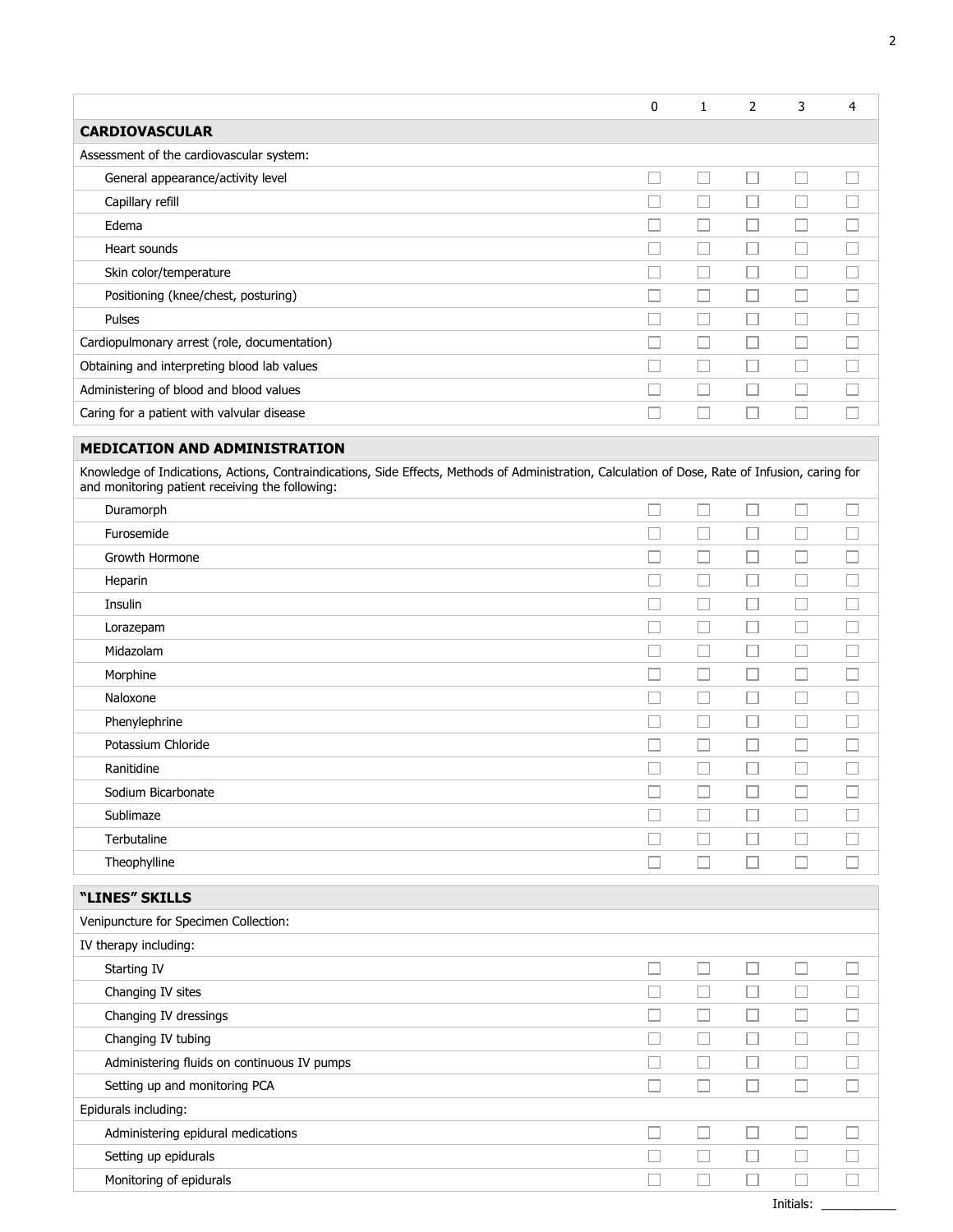|                                                                                                | 0      | 1      | 2                        | 3                        | 4      |
|------------------------------------------------------------------------------------------------|--------|--------|--------------------------|--------------------------|--------|
| <b>PULMONARY</b>                                                                               |        |        |                          |                          |        |
| Assessing the respiratory system including:                                                    |        |        |                          |                          |        |
| Breath sounds                                                                                  | □      | $\Box$ | П                        | П                        |        |
| Breathing pattern/effort                                                                       |        | $\Box$ |                          | ш                        |        |
| Cough effort                                                                                   |        | $\Box$ | $\Box$                   | $\Box$                   |        |
| Skin/nail bed color                                                                            |        | $\Box$ | П                        | П                        |        |
| Sputum (color/character)                                                                       |        | □      |                          | П                        |        |
| Administering and Monitoring 02 Therapy:                                                       |        |        |                          |                          |        |
| Nasal cannula, hood, endotracheal tube                                                         |        | $\Box$ | $\Box$                   | $\Box$                   |        |
| Mask                                                                                           |        | □      |                          | □                        |        |
| Continuous O2 sats                                                                             |        | L      | $\Box$                   | □                        |        |
| Demonstrating proper use of the Ambu bag                                                       |        | □      |                          | Ш                        |        |
| Care and maintenance of acute airway obstruction (nasopharyngeal airway, oropharyngeal airway) | $\Box$ | $\Box$ |                          | u                        |        |
| Caring for a patient with:                                                                     |        |        |                          |                          |        |
| Acute respiratory failure                                                                      |        | □      | Ш                        | Ш                        |        |
| Acute respiratory infections                                                                   |        | П      | $\sim$                   | $\sim$                   |        |
| <b>Status Asthmaticus</b>                                                                      |        | $\Box$ | Ш                        | u                        |        |
| Flail Chest                                                                                    |        | □      | П                        | □                        |        |
| Respiratory Distress Syndrome (RDS)                                                            |        | $\Box$ | ப                        | $\Box$                   |        |
| Pulmonary edema                                                                                |        | $\sim$ | $\overline{\phantom{a}}$ | П                        |        |
| Pulmonary emboli                                                                               |        | Ш      | Ш                        | $\Box$                   |        |
| Tracheostomy                                                                                   |        | □      | □                        | □                        |        |
| <b>Tension Pneumothorax</b>                                                                    |        | □      | $\Box$                   | L.                       |        |
| Chest tube management:                                                                         |        |        |                          |                          |        |
| Identifies indications                                                                         |        | □      | Ш                        | $\Box$                   |        |
| Assists with placement and removal                                                             | П      | □      | $\Box$                   | $\Box$                   |        |
| Setting up Pleurovac                                                                           |        | $\sim$ | $\Box$                   | $\overline{\phantom{a}}$ |        |
| Monitor suction level, air leak, and drainage site                                             |        | $\Box$ |                          | $\Box$                   |        |
| Dressing change                                                                                |        |        |                          |                          |        |
| Removal                                                                                        | $\Box$ | $\Box$ | $\Box$                   | $\Box$                   | П      |
| Pleural tube management including:                                                             |        |        |                          |                          |        |
| Identifying indications                                                                        | $\Box$ | $\Box$ | $\Box$                   | $\Box$                   | П      |
| Aspirating fluid as ordered                                                                    | П      | $\Box$ | $\Box$                   | $\Box$                   |        |
| Monitoring patient during and after aspiration of fluid                                        | $\Box$ | $\Box$ | $\Box$                   | $\Box$                   |        |
| <b>GASTROINTESTINAL/RENAL</b>                                                                  |        |        |                          |                          |        |
| Assessment of bowel sounds                                                                     | □      | $\Box$ | $\Box$                   | $\Box$                   |        |
| Appearance/character of urine and stool                                                        | $\Box$ | $\Box$ | $\Box$                   | $\Box$                   |        |
| Assessing fluid and electrolyte balance                                                        | $\Box$ | $\Box$ | $\Box$                   | $\Box$                   |        |
| Analyzing and interpreting serum values                                                        |        | $\Box$ | □                        | □                        |        |
| Urine specific gravity, osmolality, BUN, creat., urine lytes                                   |        | $\Box$ | $\Box$                   | $\Box$                   |        |
| Caring for patient on tube feedings                                                            |        | $\Box$ | $\Box$                   | $\Box$                   | $\Box$ |
| Feeding tube placement                                                                         |        | $\Box$ | $\Box$                   | $\Box$                   |        |
| Caring for patient with PEG-J                                                                  | П      | $\Box$ | □                        | □                        | □      |
|                                                                                                |        |        |                          |                          |        |